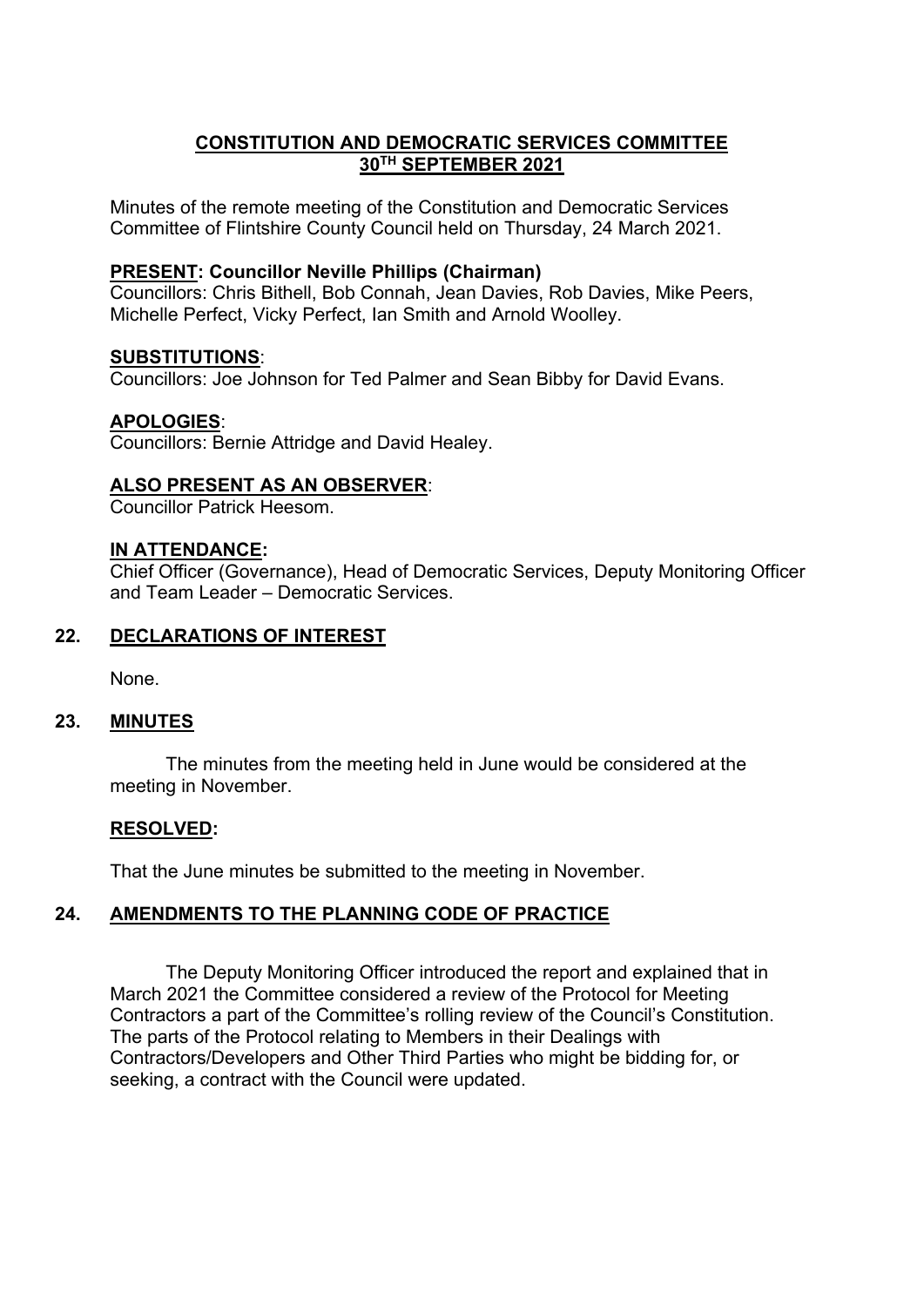The Committee resolved that the parts of the Protocol for Meetings with Contractor that provided advice in respect of Developers should be contained in the Planning Code of Practice (PCoP) and that the PCoP be updated accordingly.

At the Council meeting in April 2021, where the updated Protocol was approved, Members also requested that advice be added to the PCoP on the preapplication consultation process.

The Planning Strategy Group (PSG) considered the above proposed changes to the PCoP on 13<sup>th</sup> May 2021 and 10<sup>th</sup> June 2021 and a number of additional alterations were made where it was felt they would be of assistance to Members involved in the planning process. In addition, Standards Committee on 5<sup>th</sup> July 2021 proposed some further additional amendments. All of those amendments were appended to the report.

In response to a question from Councillor Bithell, the Deputy Monitoring Officer explained that the statutory pre consultation period does not require all Planning Committee Members to be provided with details of the proposals. It was the local Members who should be contacted so they could advise of any local issues to assist the developer in the preparation of their application. Members of Planning Committee needed to be seen to be impartial with developers.

In responding to a further question, the Chief Officer (Governance) explained that when on a site visit, if a Member was asked to view the site from a neighbouring property from the neighbour, this was only acceptable if all Members on the site visit also went to view the site. In addition, site visits should not consist of conversations with members of the public.

Councillor Bithell asked for information on the process of appeals. The Deputy Monitoring Officer explained that the proposer and the seconder of the motion against officer recommendation were invited to meet the relevant Planning Officer to prepare a statement in response to an appeal.

Councillor Bithell asked if any details could be put in section 15, Complaints. The Chief Officer (Governance) explained that the Public Complaints Procedure could be included. There was an escalation process for Councillors who had raised an issue and not received a response, but that detail would not be put in a public document. He also asked if the Planning Code of Practice could include a section to explain that written submissions from the applicant, the person for the application and the person against the application are able to be provided in advance of the meeting to ensure that, if any of them were unable to attend, their statement could be read out by an officer on their behalf.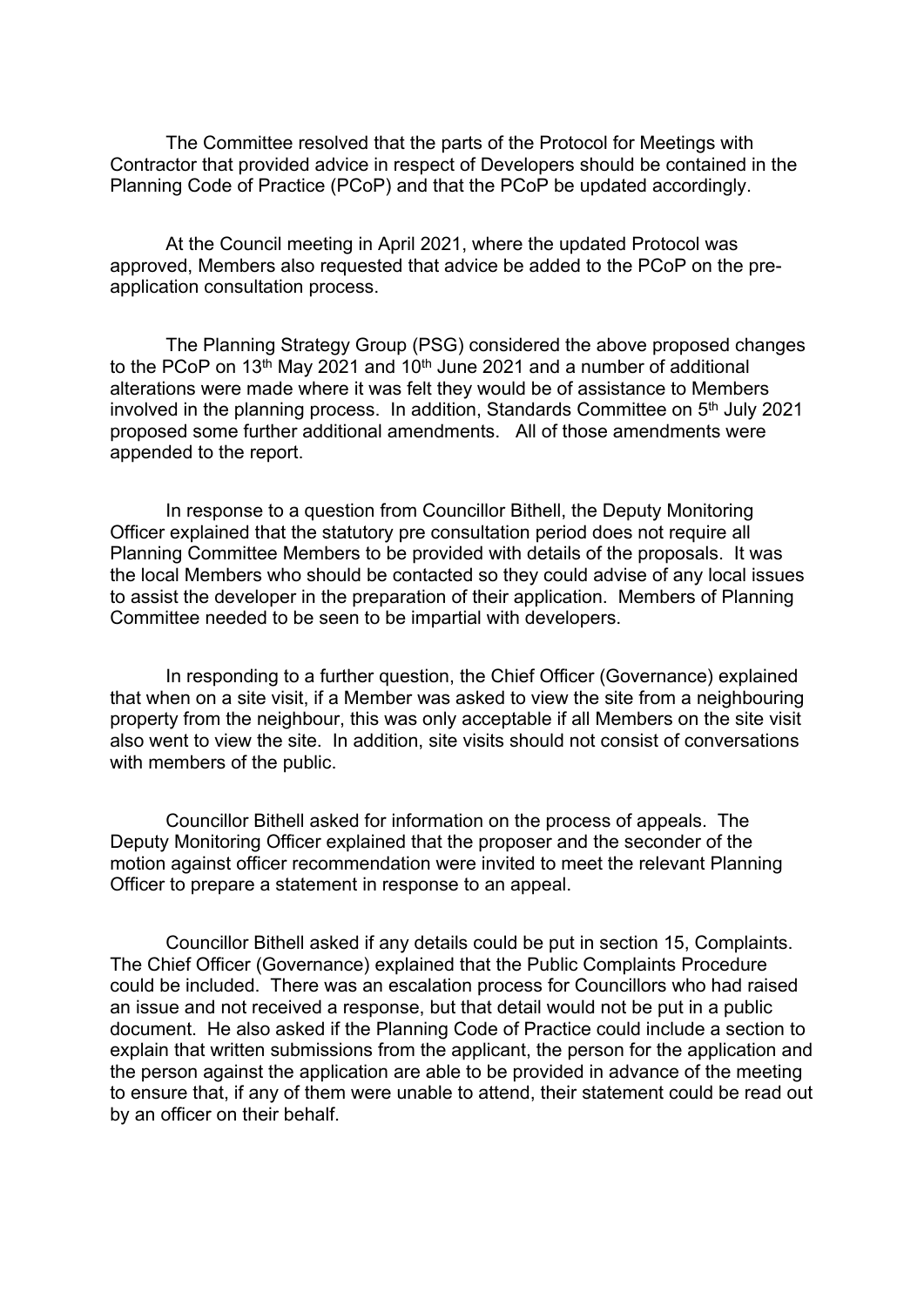Councillor Peers suggested that the wording "where requested such assistance is provided in a timely manner", in section 2.4.2.

On section 4.3.1, Councillor Peers queried whether the wording needed to change, to read "either under the item for declaring interests or at the moment a Member realises they have an interest".

Councillor Peers welcomed the updates to sections 8.1 and 8.2. On Section 106 agreements, he felt that all Committee Members should be made aware of the discussions undertaken prior to the Committee meeting. He also felt that when a proposer has summed up, outlining their reasons for refusal, the rest of the Committee should be asked if they agree with the reasons for refusal. The Chief Officer (Governance) said those two proposals could be discussed at Planning Strategy Group.

In response to a question from Councillor Smith, the Monitoring Officer said the Head of Democratic Services and Team Leader – Democratic Services would look into the possibility of Planning Strategy Group agendas and minutes being made available to all Members of the Council.

The recommendation in the report was moved by Councillor Chris Bithell and seconded by Councillor Mike Peers, including the following as proposed during the debate:

- That the Planning Code of Practice include the Public Complaints Procedure in Section 15
- That the Planning Code of Practice include a section to explain that written submissions from the applicant, the person for the application and the person against the application are able to be provided in advance of the meeting to ensure that, if any of them were unable to attend, their statement could be read out by an officer on their behalf
- That the wording "where requested such assistance is provided in a timely manner", be included in section 2.4.2.
- That the wording in 4.3.1 the wording be changed to read "either under the item for declaring interests or at the moment a Member realises they have an interest".
- That the Planning Strategy Group consider Councillor Peers' suggestions on informing all Members of the Planning Committee prior to the meeting of any discussions on Section 106 agreements, and whether all Members of the Committee should be asked if they agreed with the reasons for refusal once the proposer had summed up.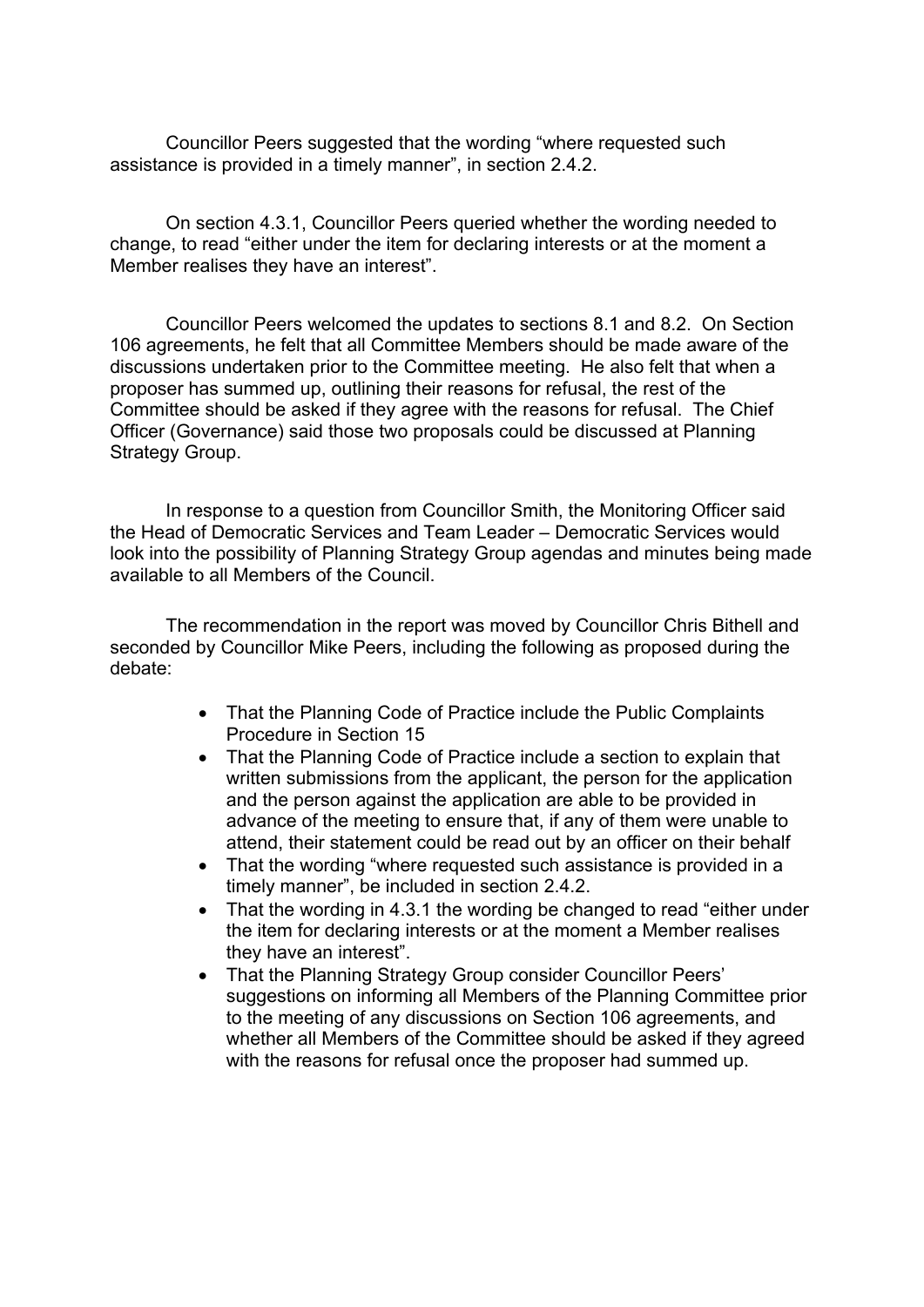# **RESOLVED**:

- (a) That the Committee approve the alterations to the Planning Code of Practice as identified in tracked changes in Appendix 1 of the report;
- (b) That the Planning Code of Practice include the Public Complaints Procedure in Section 15;
- (c) That the Planning Code of Practice include a section to explain that written submissions from the applicant, the person for the application and the person against the application are able to be provided in advance of the meeting to ensure that, if any of them were unable to attend, their statement could be read out by an officer on their behalf;
- (d) That the wording "where requested such assistance is provided in a timely manner", be included in section 2.4.2;
- (e) That the wording in 4.3.1 the wording be changed to read "either under the item for declaring interests or at the moment a Member realises they have an interest"; and
- (f) That the Planning Strategy Group consider Councillor Peers' suggestions on informing all Members of the Planning Committee prior to the meeting of any discussions on Section 106 agreements, and whether all Members of the Committee should be asked if they agreed with the reasons for refusal once the proposer had summed up.

## **25. MEMBER INDUCTION FOR 2022: CONSULTATION ON THE FIRST DRAFT OF THE MEMBER INDUCTION PROGRAMME**

The Head of Democratic Services introduced the report and explained that, after elections of the whole Council, which took place on a five yearly cycle, a Member Induction Programme was offered. The Programme was intended to involve both new and returning Members.

For new Member, the emphasis would be on providing an introduction to their new role and to share knowledge to enable them to start their development as a **Councillor** 

For returning Members, the aim would be to refresh knowledge, provide updates and additional skills where necessary.

The Programme had been submitted to Group Leaders where it was supported.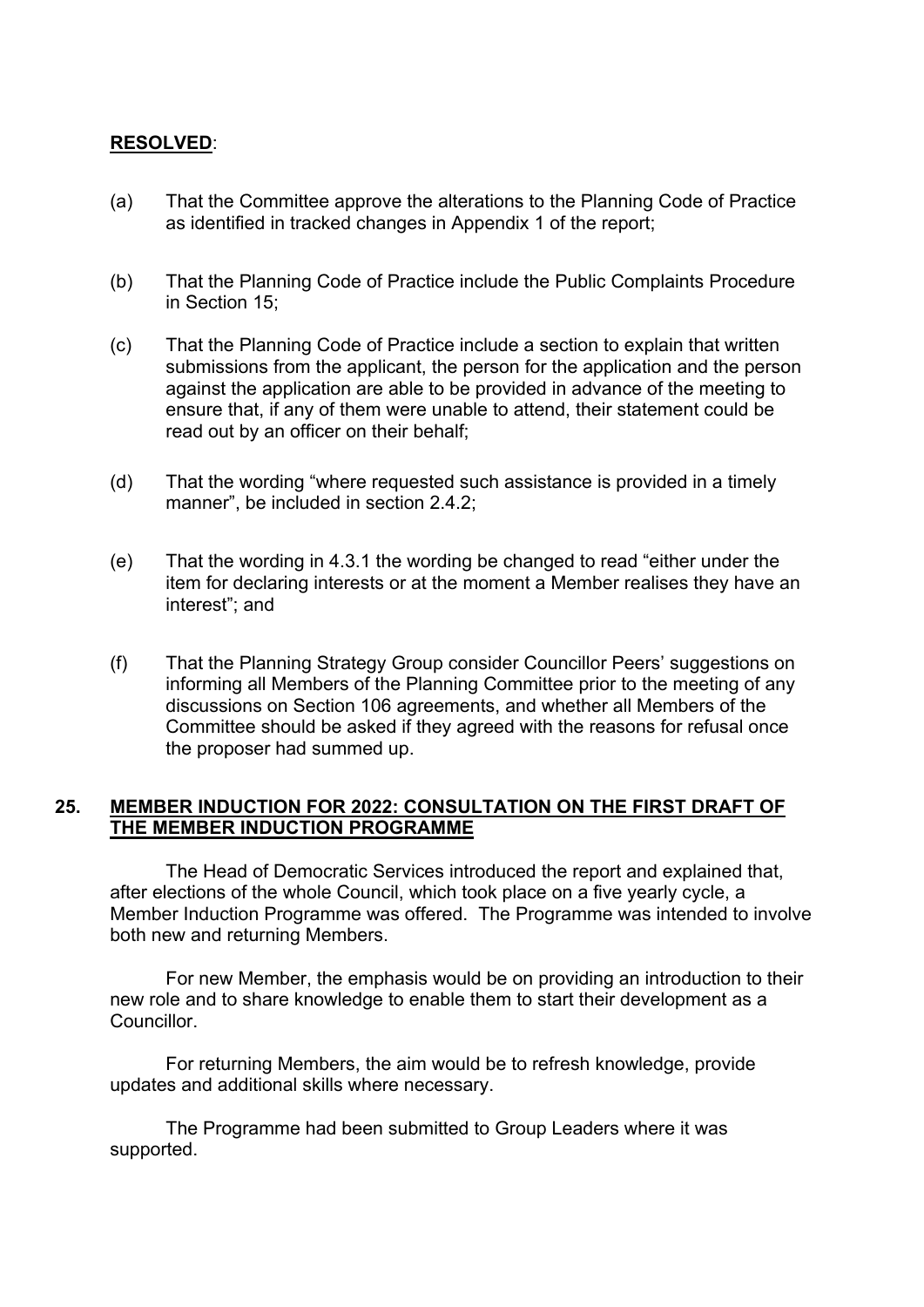Councillor Bithell asked if there was still a requirement for RSA tokens to be issued to Members. The Head of Democratic Services explained that the RSA token was built into the laptops that were now issues to Members. In response to a further question, he explained that the 'Who's Who' would provide details of senior officers. Contact details for other officers were available on the Infonet. It was acknowledged that a timetable would be required for introducing Members to remote meetings. Councillor Bithell asked about information on how Members could safeguard themselves. The Head of Democratic Services said that document was being updated and would be circulated to all Members. In response to a comment on IT issues experienced, the Chief Officer (Governance) explained that the Head of Democratic Services and the Team Leader – Democratic Services would provide details of a fast track service available to Members when contacting the IT Helpdesk. It was suggested that the induction timetable should be given out to candidates in advance of the election.

Councillor Smith welcomed the evening sessions.

The recommendations in the report were moved by Councillor Chris Bithell and seconded by Councillor Ian Smith.

## **RESOLVED:**

- (a) That the comments on the 2022 Member Induction Programme be noted; and
- (b) The suggestions for inclusion in the Member Induction Programme be submitted to the Head of Democratic Services.

# **26. MEMBER WORKSHOPS, BRIEFINGS AND SEMINARS UPDATE**

The Head of Democratic Services introduced the report and explained that the report provided details of events which had been held since the last meeting in March 2021 and those which were forthcoming.

The following were the engagement events which had been held since the last update, including three events which were yet to be held, including the number of Members in attendance as agreed at the previous meeting:

| Date     | Гіmе      | Event                                                                                     | Number in Attendance |
|----------|-----------|-------------------------------------------------------------------------------------------|----------------------|
| 30.06.21 |           | 11.00 a.m.   All Member Briefing Session<br>on the MTFS / 2022 Budget<br><b>Estimates</b> | 34                   |
| 30.06.21 | 6.00 p.m. | <b>Third Session of Dementia</b><br>Friends                                               | 9                    |
| 06.07.21 | 2.00 p.m. | All Member Briefing on<br>Recycling                                                       | 32                   |